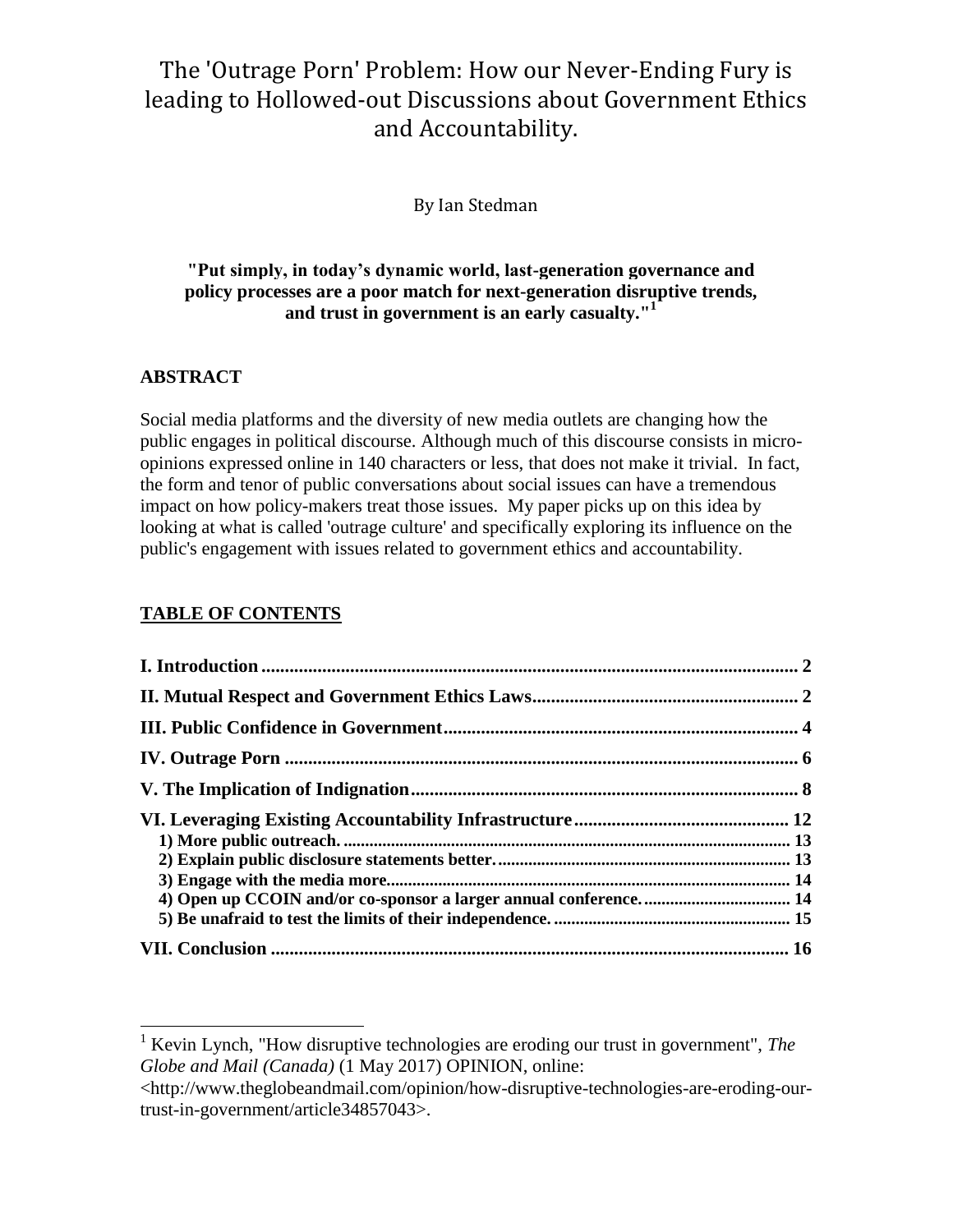### **I. Introduction**

People generally scoff when they are told that there is an area of law called 'government ethics law'. Outside of the relatively few public policy, public law and political science experts who are familiar with government accountability infrastructure, the area of study is not well known. In fact, conversations about government ethics law tend to quickly turn into conversations about public cynicism towards elected officials. It is hardly a revelation that the public distrusts politicians, but it is of course very important to continue to talk about why this is. This paper draws attention to outrage culture as a growing explanation for public cynicism and distrust. I begin by presenting Ian Greene and David Shugarman's theory of mutual respect as a way of demonstrating that Canada's democratic system is built on values that make its citizens want to push back against cynicism and all its causes. I then draw attention to one of those causes of cynicism by looking at a study from the United States that explores to the emergence of outrage as a tool that is being employed by media in order to help drive revenue. I argue that outrage appears to be finding its way into the Canadian media landscape, especially with regards to matters of government ethics and accountability, and I list some examples. Finally, I propose that independent government ethics commissioners offer a plausible vehicle by which Canadians can push back against the growing concern that a culture of outrage will lead to hollow public discourse and greater public cynicism.

## **II. Mutual Respect and Government Ethics Laws**

<span id="page-1-0"></span>Vibrant, functioning democracies take seriously the value of mutual respect. As Ian Greene and David Shugarman explain, we display mutual respect for one another when we give the same consideration to others when making decisions that affect them that we feel they would owe to us if they were the ones making the decision(s).<sup>2</sup> Mutual respect is manifest within a democracy when the following five important principles<sup>3</sup> are present: social equality, deference to the majority, minority rights, freedom (including freedom of expression) and integrity. Having a "familiarity with these principles provides a foundation for judging ethical behaviour in the public sphere and for resolving ethical questions in a democratic context."<sup>4</sup>

Social equality is a complex theoretical principle that is impossible to do justice to in a short paper such as this. Greene and Shugarman offer a starting point for thinking about social justice by noting that theories about this topic generally start from the position that all humans "deserve to be treated as equals and that the real-life situations of disadvantaged groups need to be considered to ensure that equality is not just a hollow

<sup>2</sup> Ian Greene & David Shugarman, eds, *Honest Politics Now: What Ethical Conduct Means in Canadian Public Life* (Toronto: James Lorimer & Co., 2017) [*Honest Politics*].

<sup>&</sup>lt;sup>3</sup> *Ibid* at 15 (Greene and Shugarman have coined these to be "principles of democracy").

<sup>4</sup> *Ibid* at 24.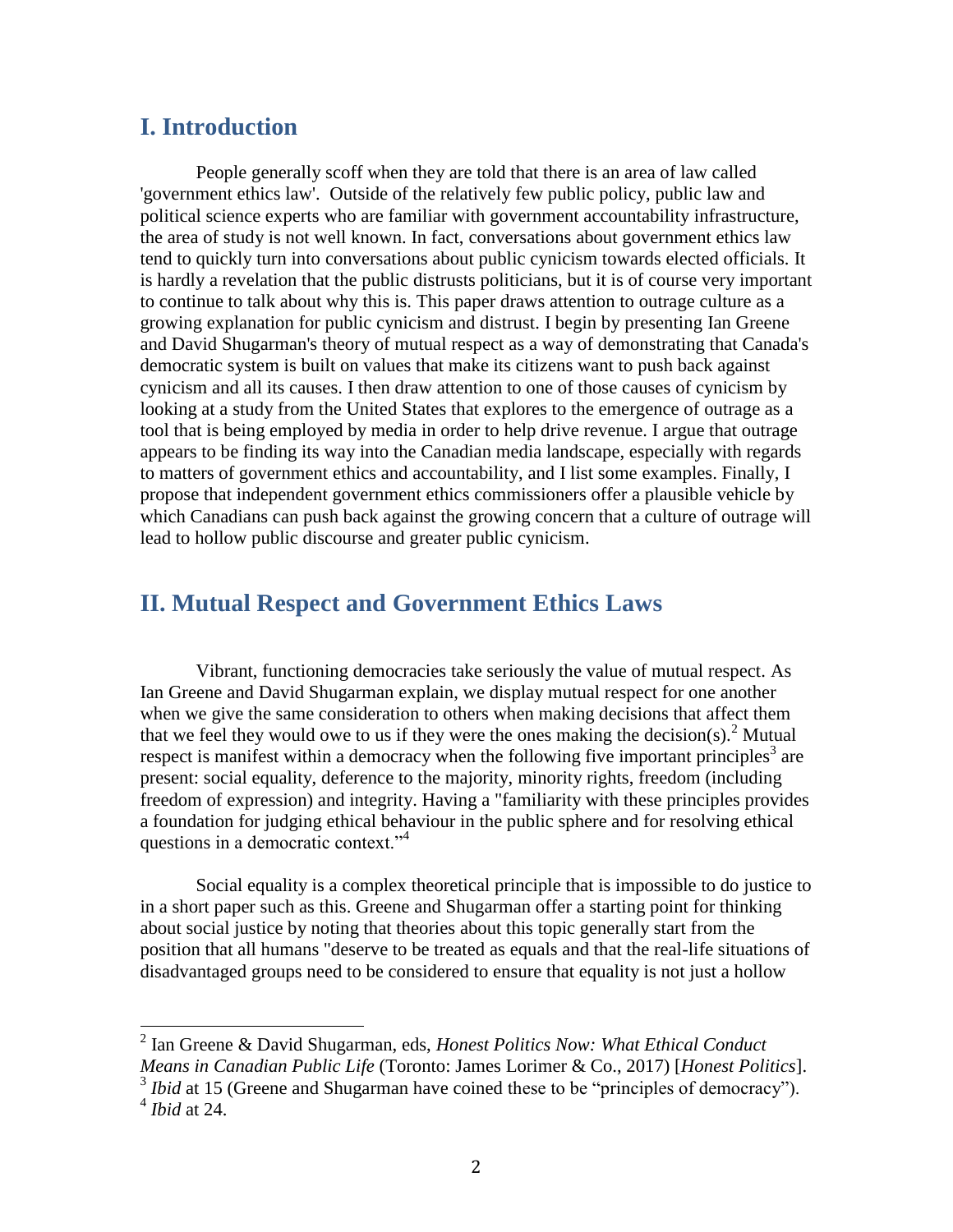promise."<sup>5</sup> The broad principle of mutual respect also arguably illuminates for us that people within a community ought to have the right to participate equally in the governance of that community. This is why we believe in free and fair elections. Greene and Shugarman argue that communities ought to search for consensus in their decision making processes, but that that majority rule should be considered appropriate when consensus cannot be achieved. The notion of 'majority rule' comes with its own nuance however, such that representatives be selected fairly, that no undue influence be brought to bear on a democratic process, and that no decision violates any other basic principles of democracy. Minority rights also clearly have a role here, ensuring that people from every side have the right to be heard and that those who are on the losing side of an issue "still have the right to be treated with equal concern and respect."<sup>6</sup>

The fourth principle, freedom, is a belief that mutual respect commits us to governing ourselves in a way that ensures every individual has the right and ability to live their lives as they choose. We have of course generally agreed upon certain important limitations to freedom, but we agree that a democracy does not work if citizens do not have freedom of expression, for example. According to Greene and Shugarman, we curtail freedoms only to the extent that they must be curtailed in order to best "advance the ideal of mutual respect."<sup>7</sup> The final component of this principle of mutual respect is that of integrity. Integrity is explained as "honesty modified by concern and respect for our fellow human beings."<sup>8</sup> For example, a candidate in an election can be honest with voters about what they plan to do, but that plan may demonstrate very little respect for others and would therefore be lacking in integrity. Conceiving of integrity as being honesty modified by respect for others really means that integrity does a great deal of heavy lifting and therefore plays a huge role in ethical politics.

If we accept the central importance of this multi-pronged conception of mutual respect, we can easily see why government ethics and accountability oversight regimes have emerged across Canada in order to help reinforce these values. Government ethics regimes, also called parliamentary conflict of interest regimes, establish codes of conduct for members of parliament that enforce moral norms believed to be desirable by both those who govern and those who are governed.<sup>9</sup> These regimes, which I will return to below, exist because Canadians believe that we must have expectations of one another's behaviour, but that we also must find a way to respect those whom we disagree with, regardless of our ideological differences, and to treat one another fairly and respectfully.

 5 *Ibid* at 25.

<sup>6</sup> *Ibid* at 29.

<sup>7</sup> *Ibid* at 31.

<sup>8</sup> *Ibid* at 37.

 $9<sup>9</sup>$  I do not wish to imply here that I think these rules are reflective of the full complement of moral expectations held by those who are governed, only that the rules presently in place are in fact reflective of norms that can be easily agreed upon by both those who govern and the governed.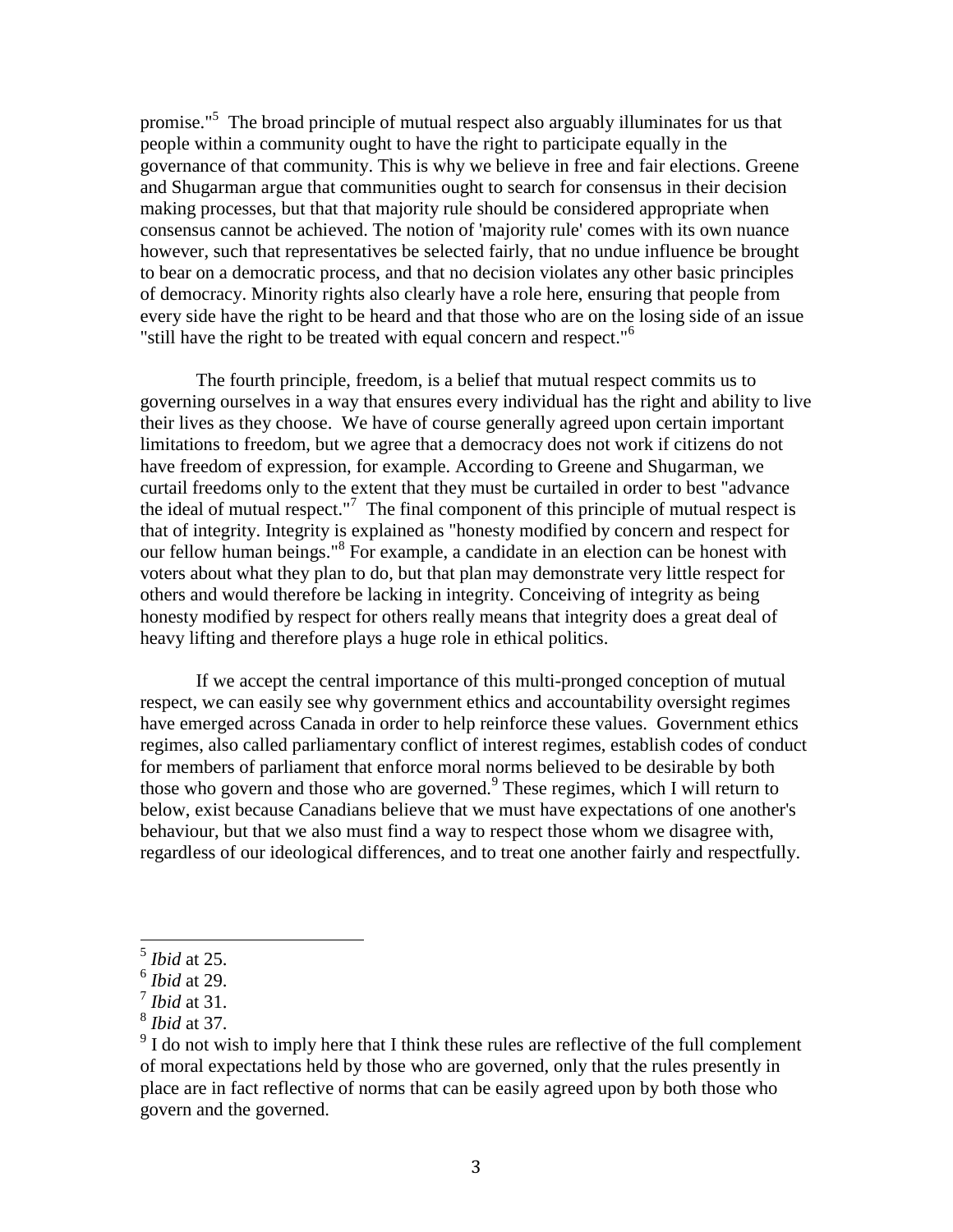### **III. Public Confidence in Government**

The divisive political rhetoric that has been increasingly employed in the United States seems to be inspiring Canadians to pay more attention to the ideals of mutual respect. Although it is impossible to demonstrate it certainly seems that Canadians are talking about government ethics and accountability now more than they ever have in the past. There is tremendous interest in the conduct of public officials and the management of public assets. This interest has very clearly been on the rise in Canada since several members of the Senate started receiving attention for their expense claims in 2012.<sup>10</sup> Patrick Brazeau, Pamela Wallin and Mike Duffy are just a few of the Senators whose actions piqued the public interest.<sup>11</sup> At around the same time as the Senate started dealing with expense problems, Prime Minister Stephen Harper moved to close down Canada's largest freshwater research centre, the Experimental Lakes Area<sup>12</sup> and implemented some unprecedented policies restricting government scientists from sharing their research findings.<sup>13</sup> These decisions were met with a great deal of public dismay.<sup>14</sup> The very bizarre 2016 electoral cycle in the United States continued to ignite Canadians' interest in government ethics and accountability and has given rise to some real interest in the actions of public officials here in Canada. For example, Prime Minister Justin Trudeau's first meeting with President Donald Trump took place in the wake of revelations that he had taken a family vacation to a private island owned by a registered lobbyist whose charities receive hundreds of millions of dollars in funding from the federal government. This vacation became the subject of an investigation by Canada's Conflict of Interest and Ethics Commissioner.<sup>15</sup> There are countless other stories that have emerged in Canada and the U.S. over the past few years, including that of Senator Don Meredith's improper relationship with a young staffer, for example, and these stories have captured public interest and given rise to real concerns about the levels of public trust in government officials.

es area part of assault on science scharper.html>.

l

<sup>&</sup>lt;sup>10</sup> CBC News, "A chronology of the Senate expenses scandal", *CBC News* (last update: 13 July 2016), online: <http://www.cbc.ca/news/politics/senate-expense-scandaltimeline-1.3677457>.

 $11$  John Paul Tasker, "Justice Ian Binnie cuts senators' expenses owed in 10 of 14 cases". *CBC News* (21 March 2016), online: <http://www.cbc.ca/news/politics/justice-binniesenate-arbitrator-1.3500650>.

<sup>&</sup>lt;sup>12</sup> Stephen Bede Scharper, "Closure of Experimental Lakes Area part of assault on science: Scharper", *The Toronto Star* (25 March 2013) Opinion, online: <https://www.thestar.com/opinion/commentary/2013/03/25/closure\_of\_experimental\_lak

<sup>&</sup>lt;sup>13</sup> Jonathon Gatehouse, "When science goes silent", *Maclean's* (3 May 2013), online: <http://www.macleans.ca/news/canada/when-science-goes-silent>.

 $14$  See e.g. Carol Linnitt, "Harper's attack on science: No science, no evidence, no truth, no democracy", *Academic Matters* (May 2013), online:

<sup>&</sup>lt;http://www.academicmatters.ca/2013/05/harpers-attack-on-science-no-science-noevidence-no-truth-no-democracy>.

<sup>&</sup>lt;sup>15</sup> Daniel Leblanc, "Ethics Commissioner probing Trudeau trip to Aga Khan's private island", *Globe and Mail (Canada)* (16 January 2017), OTHER.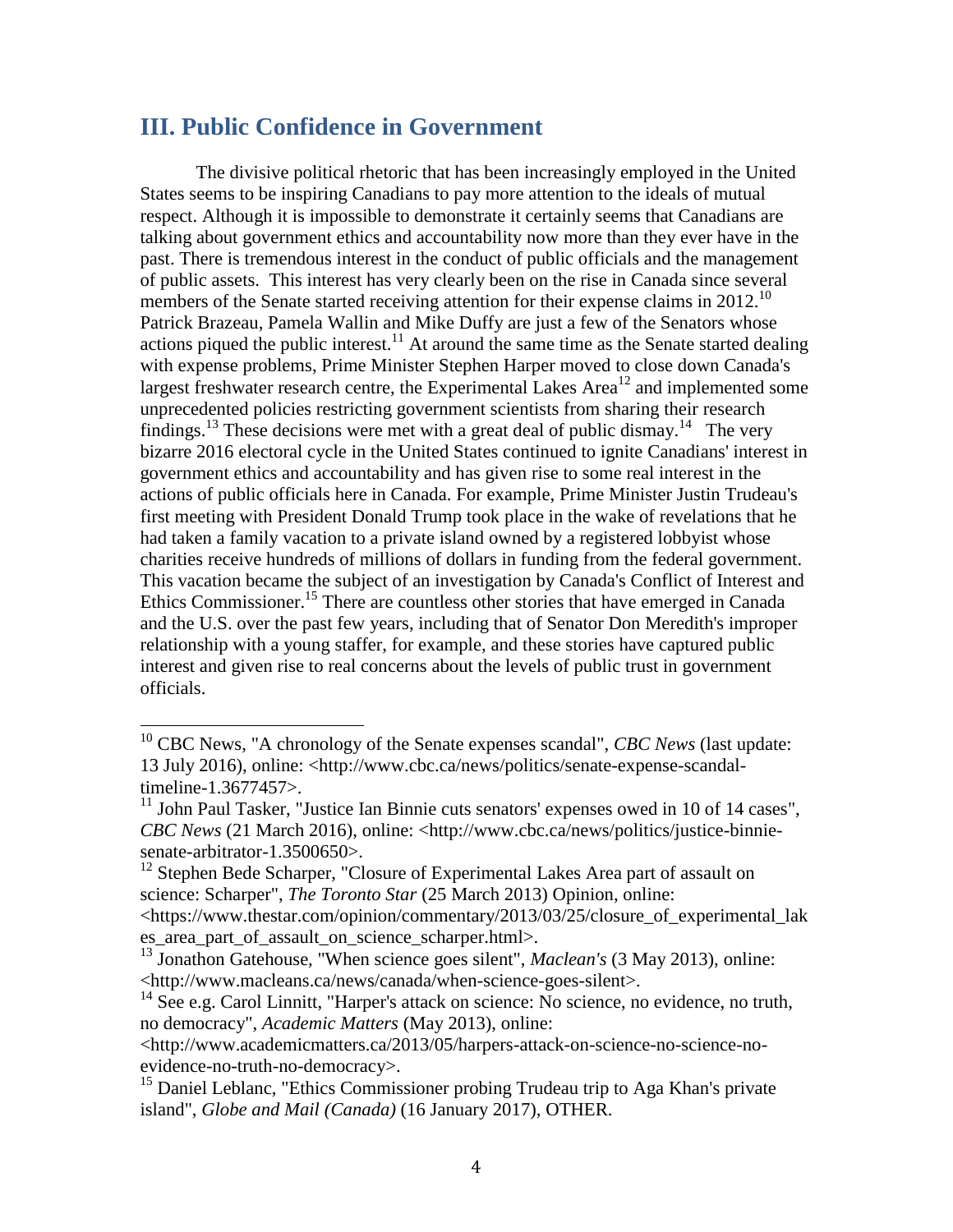<span id="page-4-0"></span>Evidence of waning public trust in government can be seen in Samara Canada's 2017 report called "Democracy 360: The Second Report Card on How Canadians Communicate, Participate and Lead in Politics."<sup>16</sup> This report summarized data that was collected using an online survey of 4003 Canadian residents.<sup>17</sup> The results indicated that rates of civic engagement increased year-over-year,<sup>18</sup> but that political engagement did not increase, and rates of activism in fact declined. Furthermore, the survey found that "more than half of Canadians do not trust political actors."<sup>19</sup> An erosion of blind trust<sup>20</sup> in public officials is certainly not a bad thing, but it goes without saying that officials still do need public trust in order to govern properly. The survey results actually aren't surprising when compared to the previous year's results, $^{21}$  but they do demonstrate that Canadians are very interested in improving their communities, yet largely disinterested in working with their politicians to do so.

Civic and political engagement is of course integral to a healthy and vibrant democracy. To ensure that parliamentarians are attentive to the impact that their actions can have on public trust, legislatures in every jurisdiction across Canada have created independent commissioners who are responsible for administering conflict of interest and ethics rules that apply to that jurisdiction's elected members of parliament. These ethics commissioners work with those members to help them understand the implications of their actions so that they can focus on behaving in ways that help to improve public confidence in government. In fact, most of these independent ethics commissioners' offices are created by legislation that includes a preamble that says something akin to:

<span id="page-4-1"></span>Members are expected to perform their duties of office and arrange their private affairs in a manner that promotes public confidence in the integrity of each member, maintains the Assembly's dignity and justifies the respect in which society holds the Assembly and its members. $^{22}$ 

Although preamble is not itself enforceable law, provincial and territorial ethics commissioners generally agree that it should be used to guide their interpretation of the

<sup>&</sup>lt;sup>16</sup> Jane Hilderman and Kendall Anderson, "Samara's 2017 Democracy 360: The Second Report Card on How Canadians Communicate, Participate and Lead in Politics" (28 March 2017), Samara Canada, online: <http://www.samaracanada.com/research/2017 democracy-360> [*Samara*].

<sup>&</sup>lt;sup>17</sup> *Ibid* at 37 (details about the survey's full methodology can be found be found here).

<sup>18</sup> *Ibid* at 17 (civic engagement included: donating to a charity, volunteering for a charitable cause and/or working with others to solve a community problem).

<sup>19</sup> *Ibid* at 24.

<sup>20</sup> *Ibid* at 24, 28.

<sup>&</sup>lt;sup>21</sup> Jane Hilderman, et al, "Democracy 360: A Report Card on How Canadians Communicate, Participate and Lead in Politics" (2015), Samara Canada, online: < http://www.samaracanada.com/docs/default-source/trioro-dropbox/democracy360\_ story digital final.pdf?sfvrsn=2>.

<sup>22</sup> *Members' Integrity Act, 1994*, SO 1994, c 38, Preamble at 3 [*MIA*].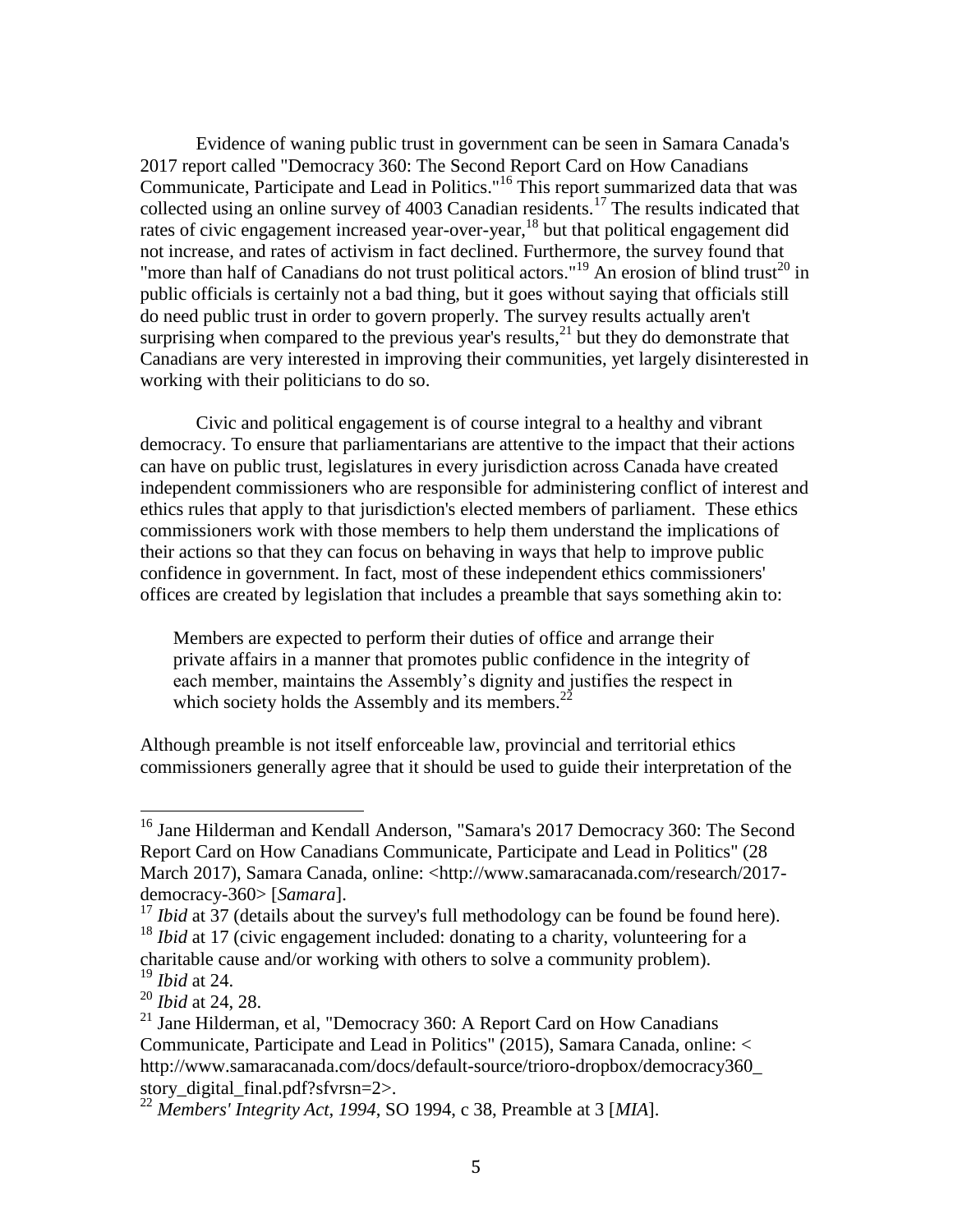legislation they administer. It has therefore become rather common for ethics commissioners to draw attention to the lack of decorum displayed in Question Period, for example, even though their legislative mandates do not provide them with specific jurisdiction over the decorum in Question Period. Ethics commissioners in Canada have proven themselves to be interested in providing guidance to their stakeholders that occasionally reaches beyond the black and white walls of their legislative mandates. As Ontario's Integrity Commissioner Lynn Morrison noted in her 2014-2015 annual report,

I am dismayed when I see how elected officials behave during Question Period....[t]he dignity and respect have been lost, and public cynicism is increasing.

I have a duty to honour this office, and I would not be fulfilling that duty if I did not speak up. I join my predecessors in expressing concern, and once again, I encourage members to take a step forward and make some changes. $^{23}$ 

Minimizing public cynicism should be important to every individual who works in or with government if we want Canada to be regarded as a properly functioning democracy. It would be easy to speculate that the low levels of trust revealed by the Samara report are a direct response to the lack of civility in political discourse,  $^{24}$  but it would be naive to think that there are not also many other reasons why public trust is so low. Relatively recent scholarship from the United States argues that something new is happening in the media landscape that seems to be contributing to the low levels of public trust. A mediadriven outrage industry has emerged that is causing the public to engage with socially meaningful issues in overly emotional ways that serve to overshadow and diminish the complexity of those issues, rather than to open up thoughtful debate. It is to this industry of outrage that we will now turn our attention.

## **IV. Outrage Porn**

 $\overline{a}$ 

...

In their 2014 book, Jeffrey M Berry and Sarah Sobieraj dig deep into the United States' changing media landscape and argue that a new outrage-driven genre of political opinion has emerged.<sup>25</sup>

<span id="page-5-0"></span>...outrage-based political content cannot be explained by increased political polarization in the United States but rather requires an understanding of the structural changes in the media landscape - primarily regulatory and

<sup>23</sup> Ontario, Office of the Integrity Commissioner, *Annual Report, 2014-2015* (Toronto: Publications Ontario, 2015) at 3.

<sup>24</sup> See e.g. *Ibid*; *Samara*, *supra* note [16](#page-4-0) at 34.

<sup>25</sup> Jeffrey M Berry & Sarah Sobieraj, *The Outrage Industry: Political Opinion Media and the New Incivility* (New York: Oxford University Press, 2014) at 5 [*Outrage Industry*].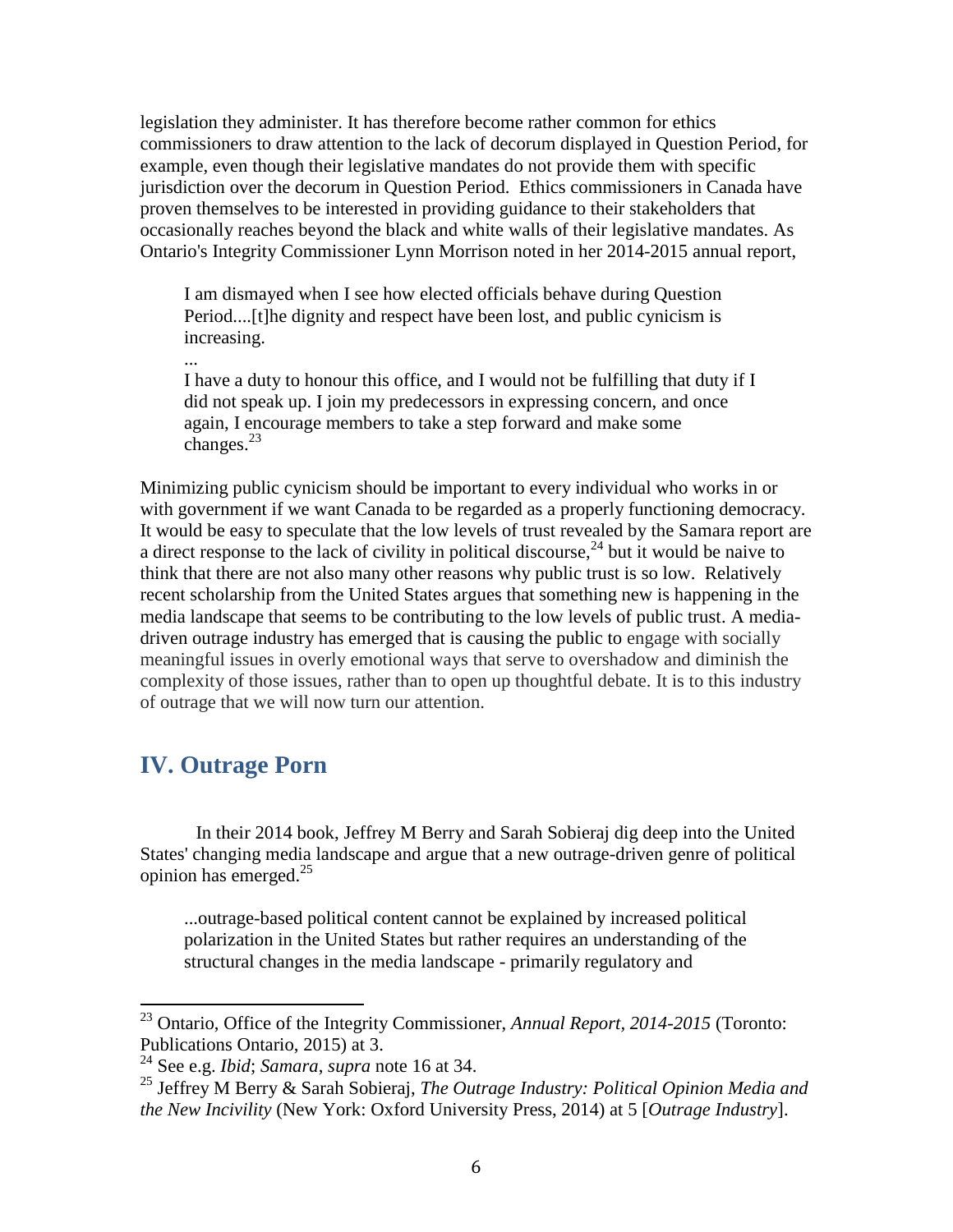technological - that have rendered such content newly profitable. This profitability has spurred imitation and unprecedented growth.<sup>26</sup>

It is impossible to do justice to a full book in only a few sentences, but Berry and Sobieraj argue that outrage as a genre consists in a particular style of discourse. The authors studied and coded specific political programming on four primary media formats over a period of 10 weeks. These formats were cable television, talk radio, political blogs and newspaper columns. They looked for different manifestations of outrage in order to begin to measure them. They were able to identify thirteen types of recurring speech and behaviour that they concluded constituted outrage.<sup>27</sup> These were:

...insulting language, name-calling, emotional display, emotional language, verbal fighting/sparring, character assassination, misrepresentative language, mockery, conflagration, ideologically extremizing language, slippery slope argumentation, belittling, and obscene language.<sup>28</sup>

The four most common types of outrage speech were mockery, misrepresentative exaggeration, insulting language and name-calling.<sup>29</sup>

<span id="page-6-0"></span>Further studies have demonstrated that anger is more influential than other emotions,<sup>30</sup> it is cathartic,<sup>31</sup> and that it can spread quickly through the use of modern media.<sup>32</sup> It is not difficult to see then how outrage discourse can therefore be easily monetized. Berry and Sobieraj note that outrage is not only being monetized through the four primary media sources they studied, but also through the use of social media. This is of course significant for Canadians because social media crosses borders and Canadians take a deep interest in U.S. politics. Some even argue that Canadian political discourse at times mirrors the political discourse that has emerged from the United States.<sup>33</sup>

<sup>26</sup> *Ibid* at 6.

<sup>27</sup> *Ibid* at 36.

<sup>28</sup> *Ibid*.

<sup>29</sup> *Ibid* at 39.

 $30$  Rui Fan, et al, "Anger is More Influential Than Joy: Sentiment Correlation in Weibo", online: (2014) 9:10 at 14 <https://arxiv.org/pdf/1309.2402v1.pdf> [*Weibo*].

 $31$  Ryan C Martin et al, "Anger on the Internet: The Perceived Value of Rant-Sites"

<sup>(2013) 16:2</sup> Cyberpsychology, Behaviour and Social Networking 119.

<sup>32</sup> *Weibo*, *supra* note [30](#page-6-0) at 2.

 $33$  See e.g. Gary Mason, "Our political discourse has become belligerent, cynical and un-Canadian", *The Globe and Mail (Canada)* (16 October 2015), online: <

https://www.theglobeandmail.com/news/british-columbia/our-political-discourse-hasbecome-belligerent-cynical-and-un-canadian/article26855652/>; Safiah Chowdhury, "It's not just America: Canadian politicians use Islamophobia to make gains in polls", *The Guardian (UK) (*5 October 2015), online: <

https://www.theguardian.com/commentisfree/ 2015/oct/05/not-just-america-canadianpoliticians-islamophobia-gains-polls>.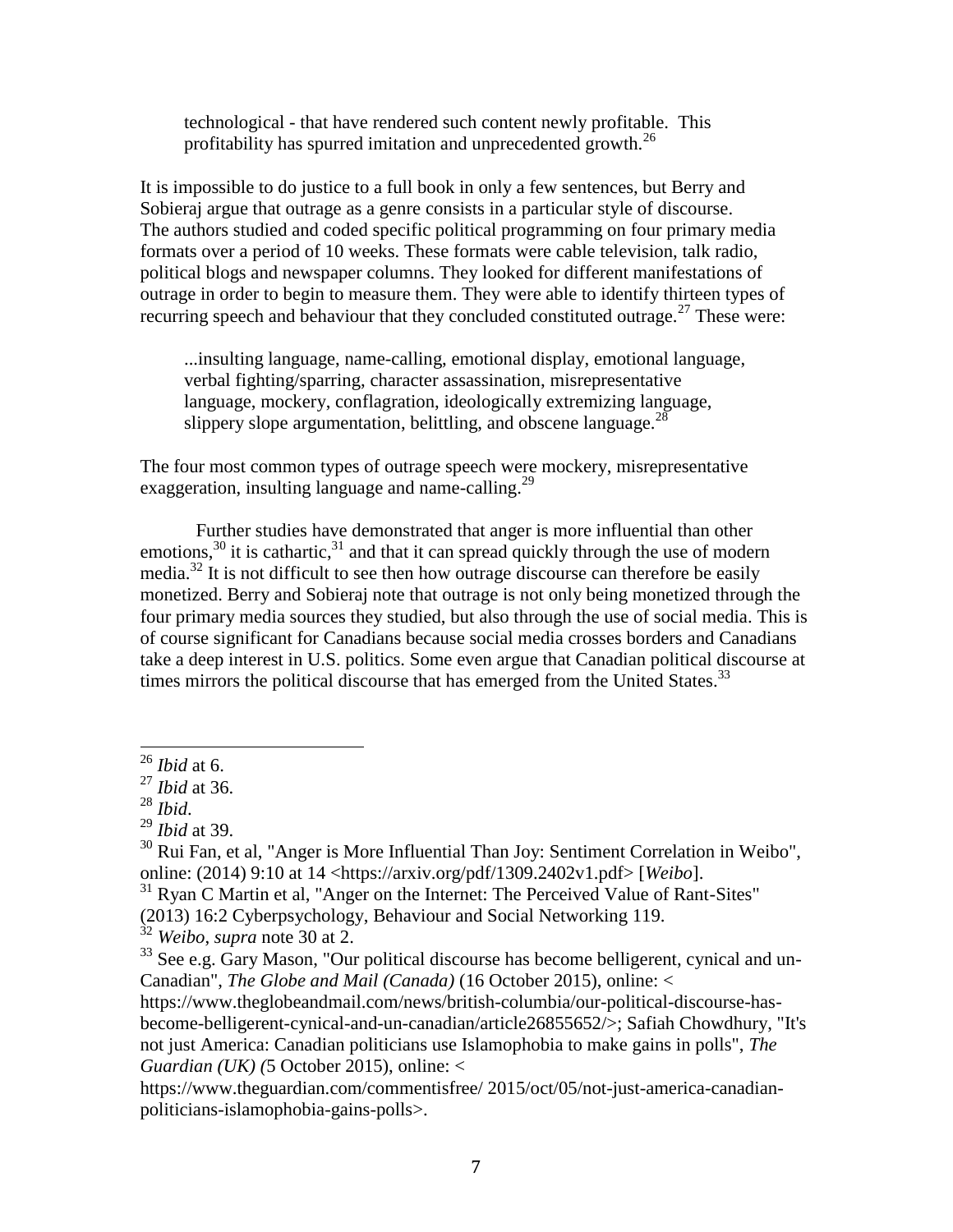According to an online survey of 2,010 Canadians over the age of 18 that was conducted by Abacus Data in August 2016, <sup>34</sup> Facebook and other social media sites are accessed as news sources at double the rate that they were just two years ago. In fact, 51% of survey respondents indicated that they get their news online first.<sup>35</sup> Add to these statistics the many studies that explore how social media users filter their newsfeeds so that they evolve into virtual echo chambers that reflect a narrowing of worldviews and perspectives<sup>36</sup> and you can see how a media outlet might easily generate revenue by getting people to click on well-curated outrage porn. $37$ 

There are unfortunately no studies that look at the adoption of outrage as a tool in the Canadian media's reporting about government ethics and accountability. In the wake of the 2016 U.S. election and the 2017 Conservative Party of Canada leadership campaign, it does seem like Canadian media outlets are increasing their use of outrage in order to capture readers' attention. The next section of this paper includes some headlines from Canadian media outlets that do very little to hide the fact that they are trying to trigger a negative emotion in order to draw in readers.

## **V. The Implication of Indignation**

Discussions about government accountability begin to hollow out and lose nuance as fewer people who engage in those discussions seek out and listen to opinions outside of their own self-curated news bubbles. People who stick closely to their comfort zones will like, re-post, re-Tweet and otherwise share news that they find appealing, which in turn feeds back in to the  $24$ -hour digital news cycle<sup>38</sup> and inspires the creation of more content that is similar in nature. The mind-numbing speed of our digital world means that we no longer need to wait for an election cycle to get a sense of what the public thinks about public policy issues or whether the public has trust in its elected officials. We now have tools at our disposal that give us access to instant feedback in an era where privacy is treated as an afterthought and data is being collected and commercialized in relation to almost every activity we engage in.

 $34$  Mark Blevis & David Coletto, "Matters of Opinion 2017: 8 Things we Learned About Politics, The News, and The Internet" (7 February 2017), online:

<sup>&</sup>lt;http://abacusdata.ca/matters-of-opinion-2017-8-things-we-learned-about-politics-thenews-and-the-internet>.

<sup>35</sup> *Ibid*.

<sup>36</sup> Cass R Sunstein, *#Republic: Divided Democracy in the Age of Social Media* (New Jersey, Princeton University Press, 2017) at 60.

<sup>&</sup>lt;sup>37</sup> See *Ibid* (for a discussion of what Sunstein calls "hashtag entrepreneurs", i.e. the use of hashtags for education and amplification).

<sup>&</sup>lt;sup>38</sup> Kasper Welbers et al, "News selection criteria in the digital age: Professional norms versus on line audience metrics" (2016) 17:8 Journalism 1037.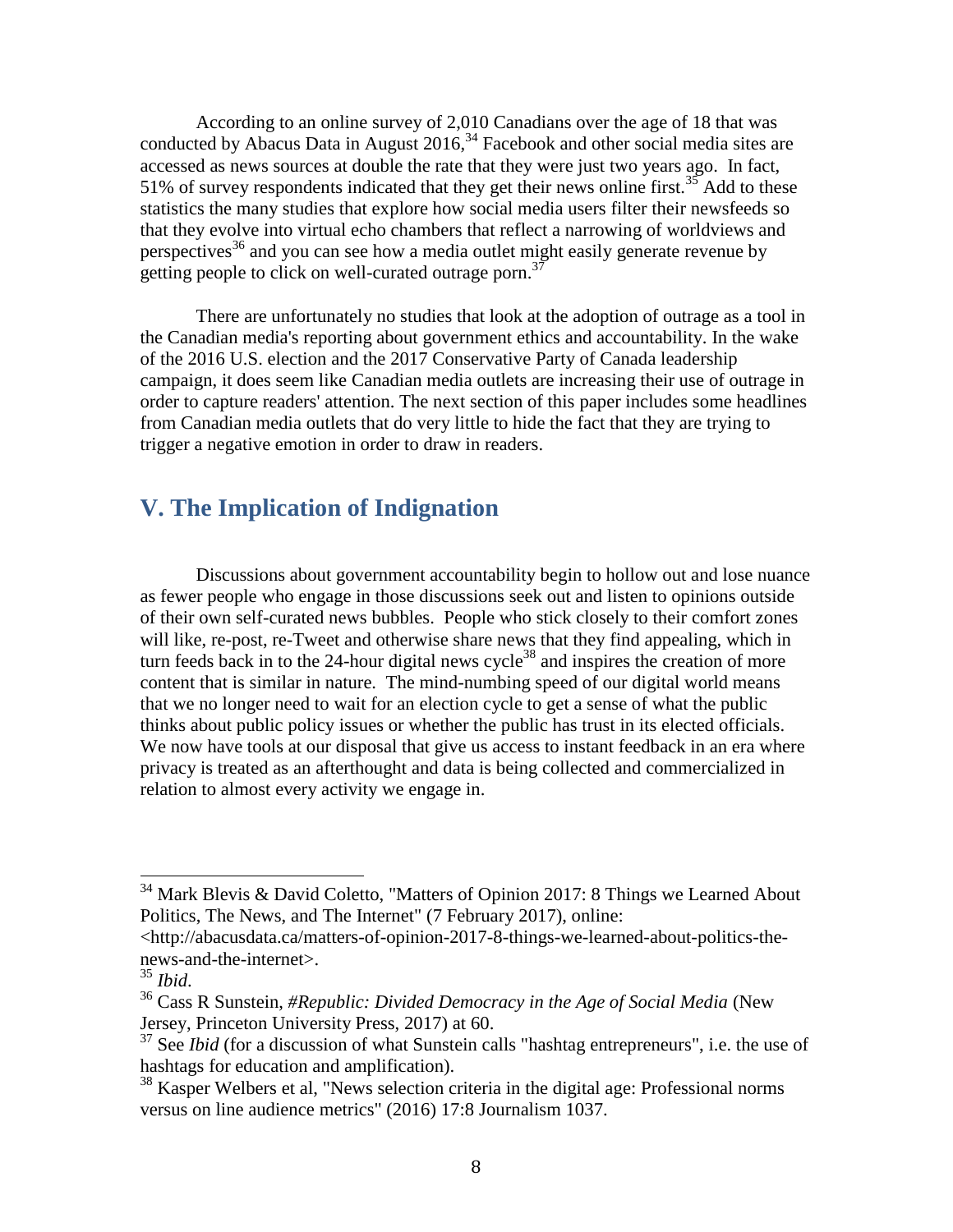Media outlets can now instantly report on public opinion and news offerings are therefore curated to reflect what the public has signalled it wants to read. Those offerings are targeted at specific audiences by using specific mediums and platforms at specific times, etc. Feedback matters to media because it helps them create content that people want to read, which in turn helps them to generate income to sustain their operations. An excellent example of this is the evolution of the story regarding Prime Minister Justin Trudeau's visit to the Aga Khan's private island. An innocent question by a reporter about the Prime Minister's holiday vacation led to an article that caused an enraged public to question who the Prime Minister had gone to visit and how he had gotten there. Reporters responded to this public interest and pressured the Prime Minster so much that they extracted enough information from him about his vacation that no member of the public will be surprised when Canada's Conflict of Interest And Ethics Commissioner finds the Prime Minister to have broken the law when he accept the benefit of travel on a private aircraft. 39

Our modern digital world means that we are relentlessly connected and our engagement is constant.<sup>40</sup> The content we consume is effectively controlled by each of us. This control can lead to news stories repeating themselves so much that we develop a comfort with the perspective they offer and a familiarity, among other things,  $41$  that inspires us to want share our opinions about them with anyone who will listen. A well crafted Tweet or Facebook post can actually find its way into a newspaper article<sup>42</sup> and be framed as being representative of public opinion on a topic. In fact, it often seems that citizens', and not necessarily experts', opinions are becoming the news. It is perhaps not surprising then that some politicians strategically dismiss unfavourable news stories by declaring that such news is nothing more than opinion devoid of fact.<sup>43</sup>

Unfortunately, an individual's understanding of current affairs can be easily distorted as a result of how it is disseminated. A user may never see an article about a confusing social issue put into broader context. With traditional media sources

 $39$  Prime Minister Justin Trudeau is being investigated for allegedly breaching two sections of the applicable legislation, including a section that relates to accepting travel on a private aircraft (see *Conflict of Interest Act*, SC 2006, c 9, s 12).

<sup>&</sup>lt;sup>40</sup> See e.g. Insights West, "2016 Canadian Social Media Monitor" (May 2016), online: < http://www.insightswest.com/wp-content/uploads/2016/05/Rep\_InsightsWest\_  $CDNSocialMedianMonitor_2016.pdf$  > (for just one of many surveys that demonstrates

the extent of Canadians' social media use).

 $41$  Sue Yeon Syn & Sanghee Oh, "Why do social network site users share information on Facebook and Twitter?" (2015) 41:5 J Info Sci 553 at 559.

 $42$  See Travis M Andrews, "After Cornell's death, 'only Eddie Vedder is left. Let that sink in'" *The Toronto Star* (19 May 2017), online: < https://www.thestar.com/ entertainment/music/2017/05/19/after-cornells-death-only-eddie-vedder-is-left-let-thatsink-in.html> (for an example of an article on a major newspaper's website where a regular citizen's Tweet become the headline).

<sup>&</sup>lt;sup>43</sup> I am of course referencing President Donald Trump's "fake news" refrain.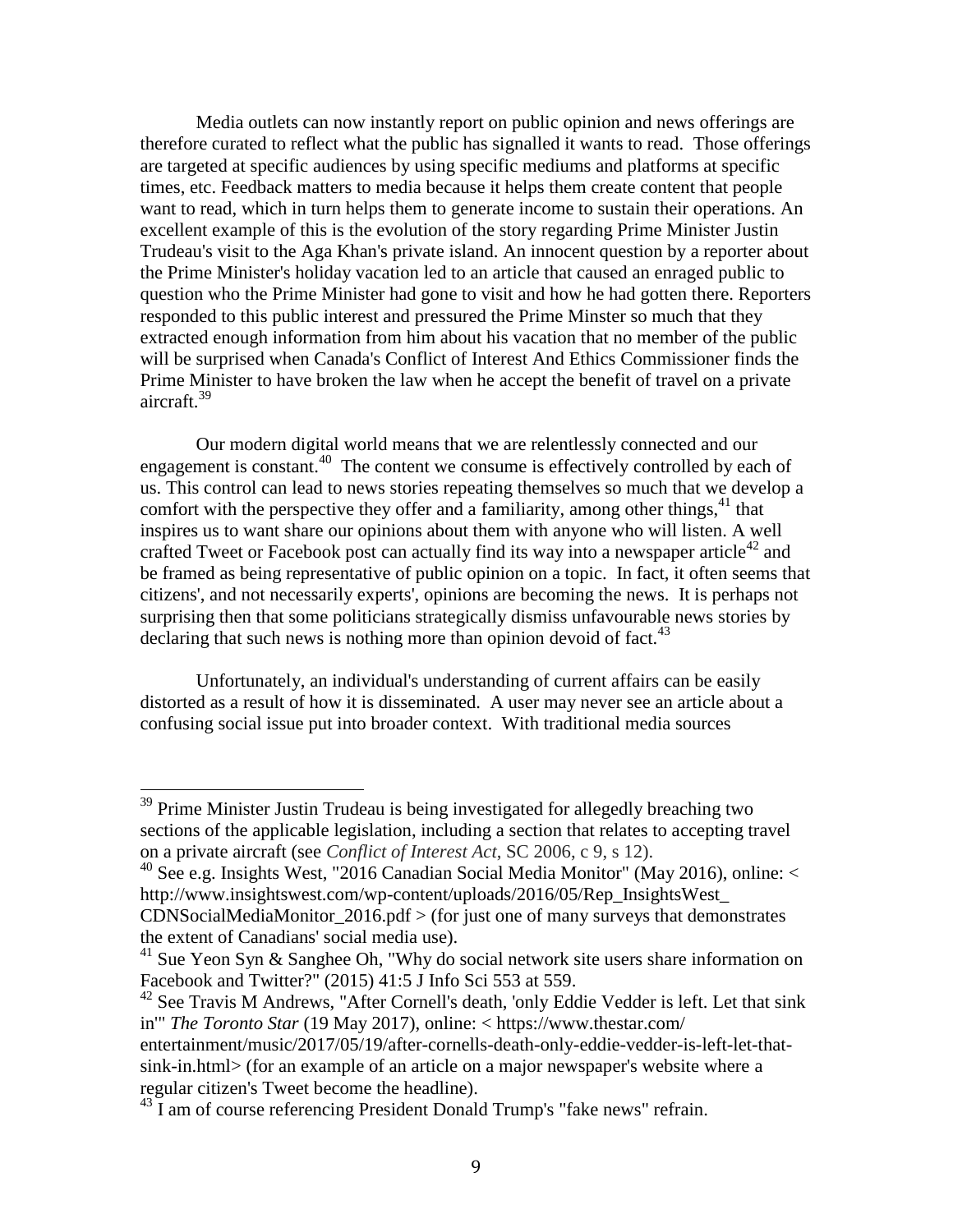disappearing<sup>44</sup> and hard-hitting investigative journalism struggling with resource issues,<sup>45</sup> even traditional media outlets can be accused of using clickbait<sup>46</sup> and manufactured outrage in order to increase readership numbers.<sup>47</sup> Here are some simple examples of headlines from Canadian media that are clearly crafted to attract readers by appealing to their emotional displeasure:<sup>48</sup>

- Is Justin Trudeau a white supremacist? Maybe<sup>49</sup>
- Are Canadians learning to distrust Trudeau?<sup>50</sup>
- Angry anglos file complaints against Trudeau for French only answers in  $Quebec<sup>51</sup>$
- Editorial: The prime minister's anger management<sup>52</sup>

 $^{48}$  See e.g. Julio Reis, "Breaking the News: First Impressions Matter on Online News", online: (2015) Proceedings of the 9th International Conference on Web and Social Media at 356 <https://arxiv.org/pdf/1503.07921v2.pdf>; Andrew Mitrovica, "Corporate media ignore the big scandals in favour of taboid outrage", *Ricochet Media* (31 August 2016) WEB, online: < https://ricochet.media/en/1367/corporate-media-ignores-the-bigscandals-in-favour-of-tabloid-outrage>

 $\overline{\phantom{a}}$ <sup>44</sup> Ross Howard, "Will the last working journalist in Canada please turn the lights out?" *iPolitics* (2 February 2017), online: < http://ipolitics.ca/2016/02/02/will-the-last-workingjournalist-in-canada-please-turn-the-lights-out>.

 $45$  See e.g. Kathy English, "Does survival of investigative journalism depend on collaboration over competition?" *The Toronto Star* (8 April 2016), online: < https://www.thestar.com/opinion/public\_editor/2016/04/08/does-survival-ofinvestigative-journalism-depend-on-collaboration-over-competition.html>.

<sup>&</sup>lt;sup>46</sup> See e.g. Bryan Gardiner, "You'll be Outraged at How Easy it was to get you to Click on this Headline", *Wired* (18 December 2015), online:

<sup>&</sup>lt;https://www.wired.com/2015/12/psychology-of-clickbait> (for a brief discussion of what clickbait is and how it works by manufacturing emotion).

<sup>&</sup>lt;sup>47</sup> See e.g. Jonah Berger & Katherine L Milkman, "What Makes Online Content Viral?" (2012) 49:2 J Marketing Res 192; Jonah Berger, "Arousal Increases Social Transmission of Information" (2011) 22:7 Psych Studies 891.

<sup>49</sup> Shantal Otchere, "Is Justin Trudeau a white Supremacist? Maybe", *Now Toronto* (9 February 2017), online: <https://nowtoronto.com/news/justin-trudeau-a-whitesupremacist-maybe>.

<sup>50</sup> Doreen Barrie, "Are Canadians learning to distrust Trudeau?" *Chronicle Journal (Northwest Ontario)* (22 January 2017) COMMENTARY, online:

<sup>&</sup>lt;http://www.chroniclejournal.com/opinion/columns/are-canadians-learning-to-distrusttrudeau/article\_45af72e0-df59-11e6-aa60-27c9b5e9dc2d.html>.

<sup>&</sup>lt;sup>51</sup> Philip Authier, "Angry anglos file complaints against Trudeau for French only answers in Quebec" *Montreal Gazette* (19 January 2017), online:

<sup>&</sup>lt;http://montrealgazette.com/news/quebec/justin-trudeau-raked-over-the-coals-for-frenchanswers-to-english-questions>.

<sup>&</sup>lt;sup>52</sup> Ottawa Citizen Editorial Board, "Editorial: The prime minister's anger management", *Ottawa Citizen* (19 May 2016), online: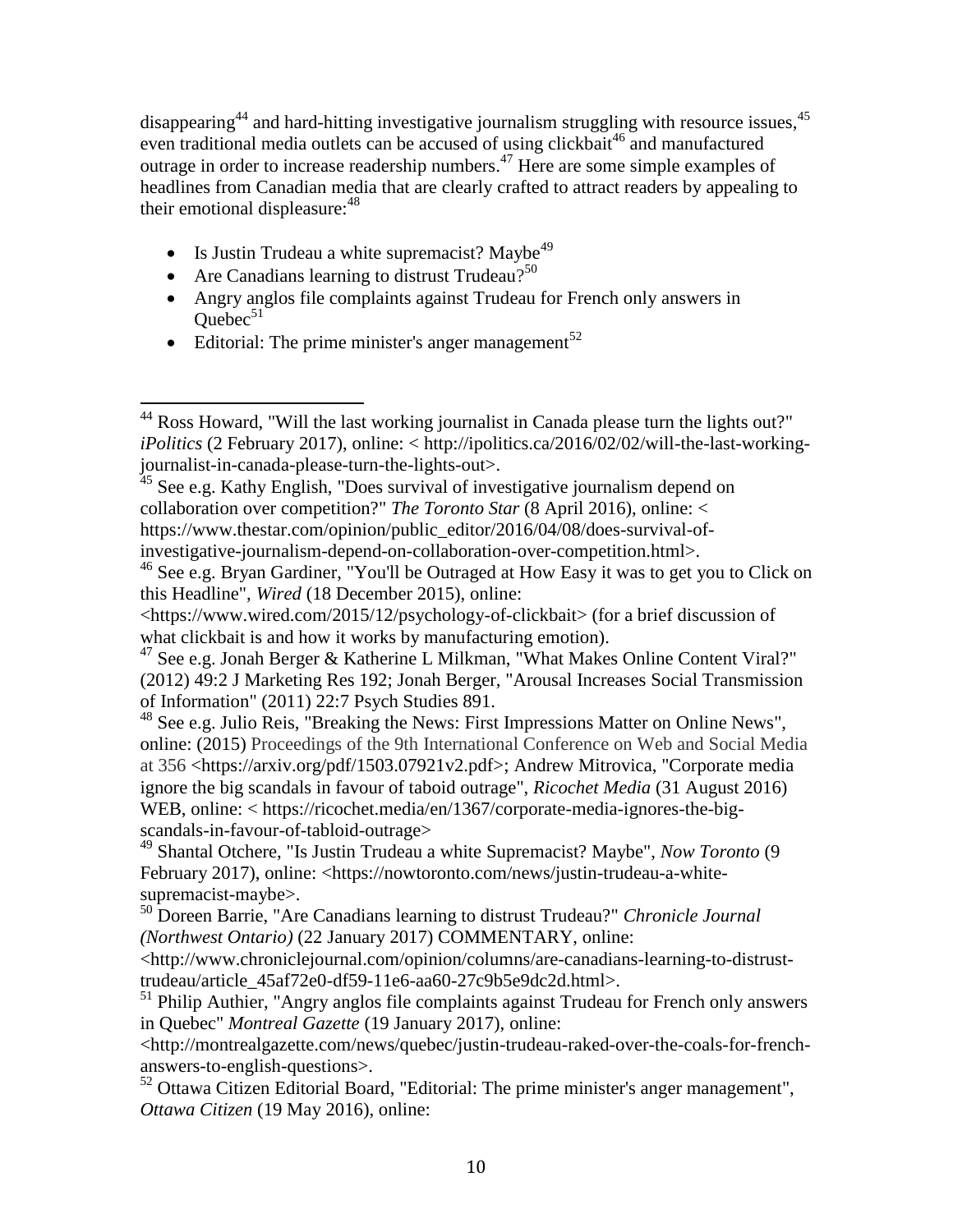- Cash-For-Access: Liberals use an old trick to reclaim the moral high ground<sup>53</sup>
- $\bullet$  How Trudeau Is Screwing Over the Generation that Got Him Elected<sup>54</sup>
- The angry, radical right<sup>55</sup>
- $\bullet$  3 bureaucrats spent \$12Gs dining in Paris, and we picked up the bill<sup>56</sup>

These Canadian headlines resemble President Donald Trump's tweets, which have themselves become headlines. The President's tweets are unfortunately designed to elicit emotional responses rather than to contribute to level-headed debate.<sup>57</sup> They are retweeted and re-posted and reproduced in newspapers. Hollow outrage from the President seems to have become the norm because it drives engagement and engagement leads to influence. We are becoming a society that is accepting of a sub-culture that constantly signals its disapproval while rarely listening to others' perspectives.<sup>58</sup>

If we do value mutual respect in our democracy, whether that conception looks exactly like Greene and Shugarman's or not, then we ought to be attentive to the risk that our addiction to outrage might take us away from having fulsome well-informed and balanced discussions about important important issues. As British Columbia's Conflict of Interest Commissioner H.A.D. Oliver noted in his 2000 annual report,

In this new "on-line" society, the public has had more access to information than ever before about contentious topics. Constituents will assess their elected leaders by their responses to these issues - often before the politician has a chance to formulate any opinion on the subject. At times, politicians must make unpopular judgements - it is as simple as that. How they control and communicate those judgements is reflected in the public's scrutiny of the quality of their leadership. It is the honesty and integrity they have used in

<sup>&</sup>lt;http://ottawacitizen.com/opinion/editorials/editorial-the-prime-ministers-angermanagement>.

<sup>53</sup> Andrew MacDougall, "Cash-for-Access: Liberals use an old trick to reclaim the moral high ground" *The Globe and Mail (Canada)* (30 January 2017), A11.

<sup>&</sup>lt;sup>54</sup> Geoff Dembicki, "How Trudeau Is Screwing Over the Generation that Got Him Elected", *The Tyee* (28 December 2016), online:

<sup>&</sup>lt;https://thetyee.ca/Opinion/2016/12/28/Trudeau-Generation-Screwed>.

<sup>55</sup> Martin Patriquin, "The angry, radical right", *Maclean's* (21 January 2016), online: <http://www.macleans.ca/politics/the-angry-radical-right>.

<sup>56</sup> David Akin, "3 bureaucrats spent \$12Gs dining in Paris, and we picked up the bill" *The Toronto Sun* (23 August 2016), online:

<sup>&</sup>lt;http://www.torontosun.com/2016/08/23/politicians-racked-up-whopping-1-million-billin-paris>.

 $57$  See e.g. Brian L Ott, "The age of Twitter: Donald J. Trump and the politics of debasement" (2017) 34:1 Crit Stud in Media Comm 59.

<sup>58</sup> *Outrage Industry*, *supra* note [25](#page-5-0) at 180.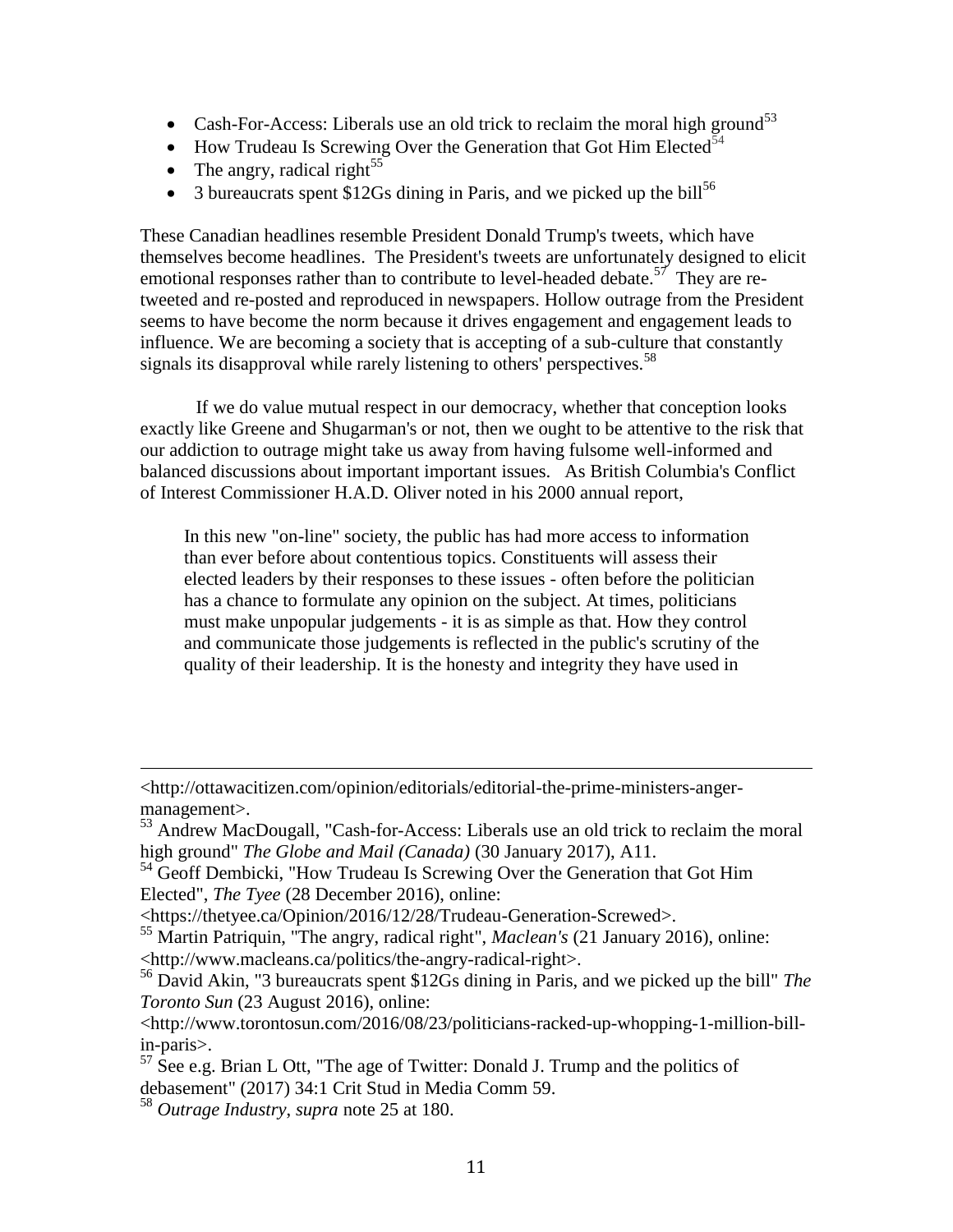order to make those judgements that reassures the public and encourages confidence.<sup>59</sup>

In fact, ethics commissioners may be one of the last and best under-tapped resources we have to help turn this ship around. As I noted above, ethics commissioners care about public trust and cynicism. They are concerned about the way members act and the way that the public views members' actions. Canada's ethics commissioners care about the negative effect that incivility between members can have on public trust and they care about helping to promote strong, ethical, democratic governance.

## **VI. Leveraging Existing Accountability Infrastructure**

The Canadian government has promoted 2017 as being a year to reflect on the country's first 150 years. For scholars interested in government ethics and accountability systems, there has perhaps been no better year than this one to look back at how far Canada has come. Not only are we seeing increased public interest in campaign financing,  $60$  lobbying,  $61$  conflicts of interest  $62$  and whistleblowing,  $63$  but we are also having more fulsome discussions about the importance of public consultation and engagement,  $64$  especially with Indigenous communities.  $65$  These conversations are

<sup>59</sup> Province of British Columbia, Conflict of Interest Commissioner, *Annual Report, 2000*  (Victoria: British Columbia Periodicals, 2000) at 4, online: <

http://www.coibc.ca/down/reports/2000\_annual\_report.pdf>.

<sup>60</sup> See e.g. Shannon Proudfoot, "Justin Trudeau's cash-for-access 'window dressing'", *Maclean's* (January 27, 2017), online: < http://www.macleans.ca/politics/ottawa/justintrudeaus-cash-for-access-window-dressing/>.

<sup>61</sup> See e.g. Kathy Tomlinson, "British Columbia: The 'wild west' of fundraising" *The Globe and Mail* (10 March 2017), online: <https://www.theglobeandmail.com/news/ investigations/wild-west-bc-lobbyists-breaking-one-of-provinces-few-politicaldonationrules/article34207677>.

 $62$  See e.g. Colby Cosh, "An Alberta politician revolts against a conflict-of-interest rap. Here's why you may care", *National Post (Canada)* (3 March 2017), online: <http://news.nationalpost.com/full-comment/colby-cosh-an-alberta-politician-revoltsagainst-a-conflict-of-interest-rap-heres-why-you-may-care>.

 $63$  See e.g. Joanne Laucius, "Protection of whistleblowers 'an afterthought' in Public Servants Disclosure Protection Act", *The Ottawa Sun* (21 March 2017), online: < http://www.ottawasun.com/2017/03/21/protection-of-whistleblowers-an-afterthought-inpublic-servants-disclosure-protection-act>.

<sup>64</sup> See e.g. Government of Canada, *Third Biennial Plan to the Open Government Partnership 2016-2018*, at Commitment 20: Enable Open Dialogue and Open Policy Making, online: <http://open.canada.ca/en/content/third-biennial-plan-open-governmentpartnership>.

<sup>65</sup> See e.g. Truth and Reconciliation Canada. *Honouring the Truth, Reconciling for the Future: Summary of the Final Report of the Truth and Reconciliation Commission of Canada*. (Winnipeg: Truth and Reconciliation Commission of Canada, 2015).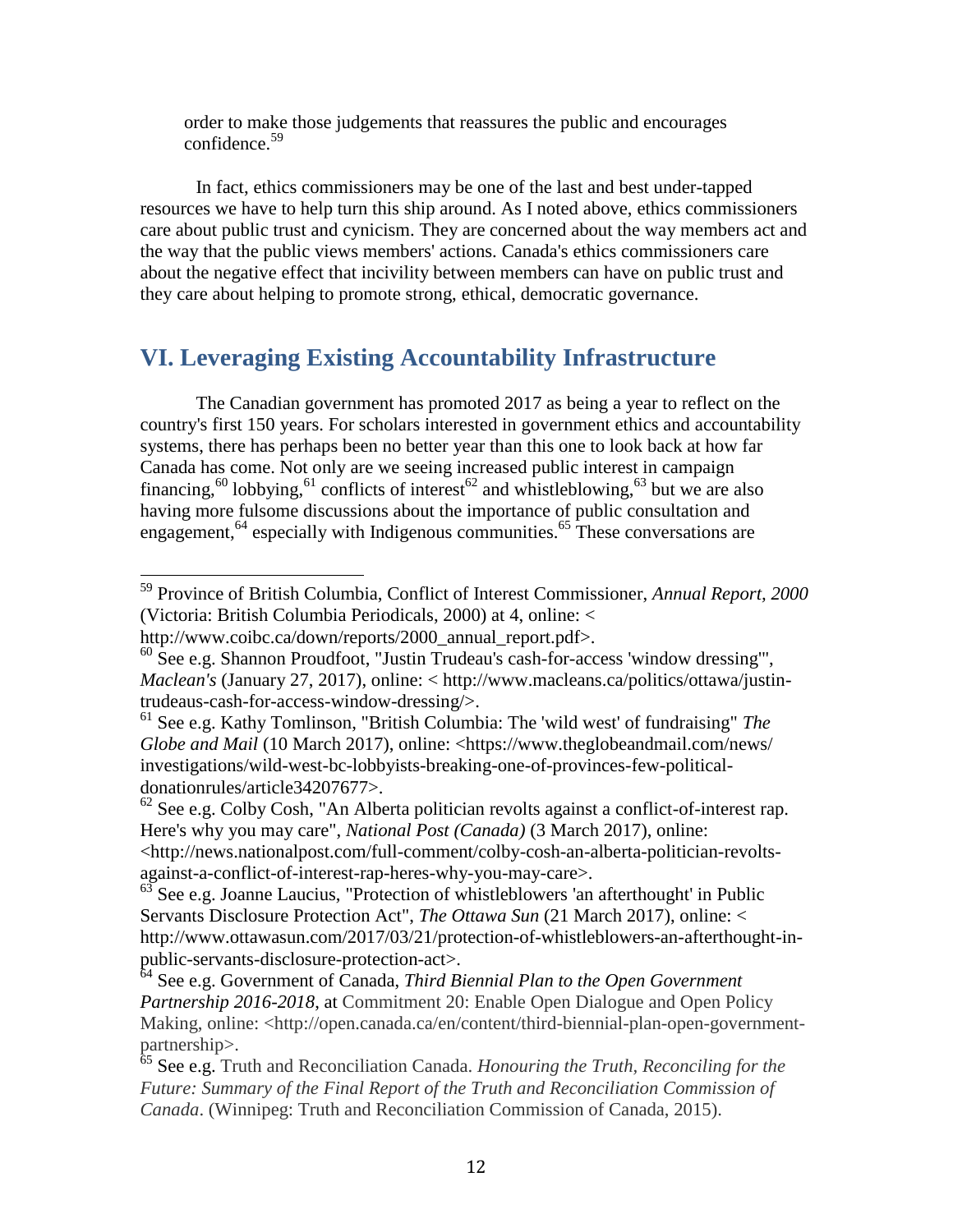happening in Canada against the backdrop of a very confusing and worrisome time in United States politics. We are reminded that it is important to work hard to strengthen our own public sector accountability infrastructure during times when political will is strong. It has become as clear as it has ever been that government accountability infrastructure plays an important role in protecting our democracy from falling victim to leaders of questionable moral character.

Despite all the above, many of our parliamentary ethics regimes throughout Canada have not been progressing due to what seems to be a lack of political will. As Ian Greene and I note in chapter 6 of Honest Politics Now, there are "opportunities to improve ethics commissions all across Canada."<sup>66</sup> What is now becoming even more clear however, is that there is an opportunity for these offices to move beyond dealing with conflict of interest rules for members and to legitimately inject themselves into the public discourse more generally. Our government ethics infrastructure ought to be leveraged in order to help keep our public discourse moving forward, not backward. If ethics commissioners are frustrated with politicians' indifference about the level of public cynicism towards politics, then they can continue to signal their frustration by focusing more on public outreach and education.

The list of possibilities for increased engagement is endless, but here are a few things that our determined and caring independent ethics commissioners can do that won't require legislative amendments.

### **1) More public outreach.**

- Ethics commissioners should all have websites and they should post every single public report that they prepare on those websites.
- Commissioners should blog (or microblog) about things that are relevant to their work. These offices are cloaked behind a partial veil of secrecy because their legislative mandates prohibit commissioners from sharing certain information about their work with the public. Regardless, there are plenty of things that a commissioner can share without breaching the confidentiality of his or her stakeholders. For example, Commissioner Morrison in Ontario wrote an Op-ed for the Toronto Star newspaper that was published on April 16, 2014, called "A Push for Clarity of the Role of the Political Staffer."<sup>67</sup> Her mandate did not require her to do this, yet she didn't lose the confidence of the Assembly for having done so. That should have been a signal to her and to others that increased public engagement about these issues if perfectly acceptable.
- <span id="page-12-0"></span>**2) Explain public disclosure statements better.**

<sup>66</sup> *Honest Politics*, *supra* note [2](#page-1-0) at 150.

<sup>67</sup> Lynn Morrison, "Ontario needs clarity on the role of political staffers", *The Toronto Star* (15 April 2014), online: <https://www.thestar.com/opinion/commentary/2014/04/15/ ontario needs clarity on role of political staffers.html>.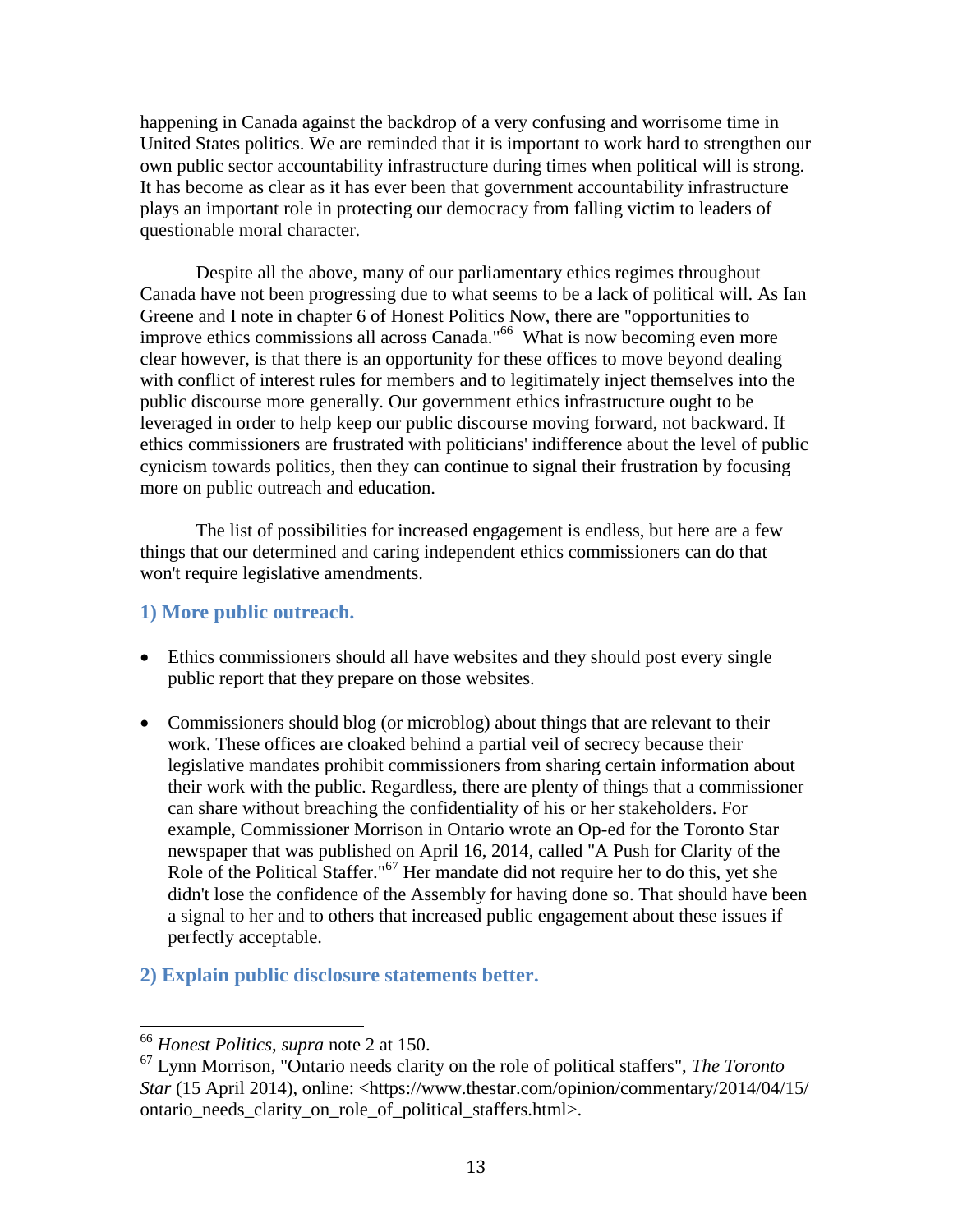Every member of Parliament in every Canadian province and territory is required to file a financial disclosure statement with their ethics commissioner once per year.<sup> $68$ </sup> The Commissioner then meets with the member and discusses their assets and liabilities in order to provide them with advice about how to manage their personal interests so that they do not conflict with their public duties. A public disclosure statement is then prepared by the Commissioner and made available to the public. The rules dictating what must be included in a public disclosure statement are found in the legislation that each commissioner administers. These legislative rules generally allow commissioners a significant amount of discretion as well. In Alberta, for example, section 14(5) of the *Conflict of Interest Act* states that:

The Ethics Commissioner may from time to time establish other categories of matters to be excluded from public disclosure statements on the grounds that they are of little or no importance and are not likely to be material to the determination of whether a Member is or is likely to be in breach of this Act. $69$ 

These "other categories" ought to be made public, along with the rationale for establishing them. Every commissioner should be required to explain what types of assets and/or interests they have decided to exclude from or including in public disclosure statements, and why.

#### **3) Engage with the media more.**

 $\overline{\phantom{a}}$ 

Commissioners prepare annual reports and investigation reports that they file with the Clerk or Speaker of their Assembly. For some bizarre reason, these reports are expected to "speak for themselves" or "stand on their own," even when they are about technical issues and written in technical language that most regular people would not understand. Commissioners should be eager to help the public, including the media, understand their work. It should be unheard of that a Commissioner does not answer questions about a report, regardless of who asks them.

#### **4) Open up CCOIN and/or co-sponsor a larger annual conference.**

CCOIN is the Canadian Conflict of Interest Network, which is basically a meeting that takes place once or twice a year and includes all the provincial and territorial ethics commissioners, as well as the federal commissioners for Parliament and for Senate. They set an agenda before every meeting and discuss matters that are of interest to them. These meetings always include staff members from each commissioner's office and they also

 $68$  Some Canadian jurisdictions allow members to simply file a declaration that very little (or nothing) has changed year-over-year. The declaration would simply note what those minimal changes are instead of requiring the member to completely fill out the form anew. See e.g. *The Members' Conflict of Interest Act*, SS 1993, C M-11.11, s 11(6). <sup>69</sup> *Conflicts of Interest Act*, RSA 2000, c C-23, s 14(5).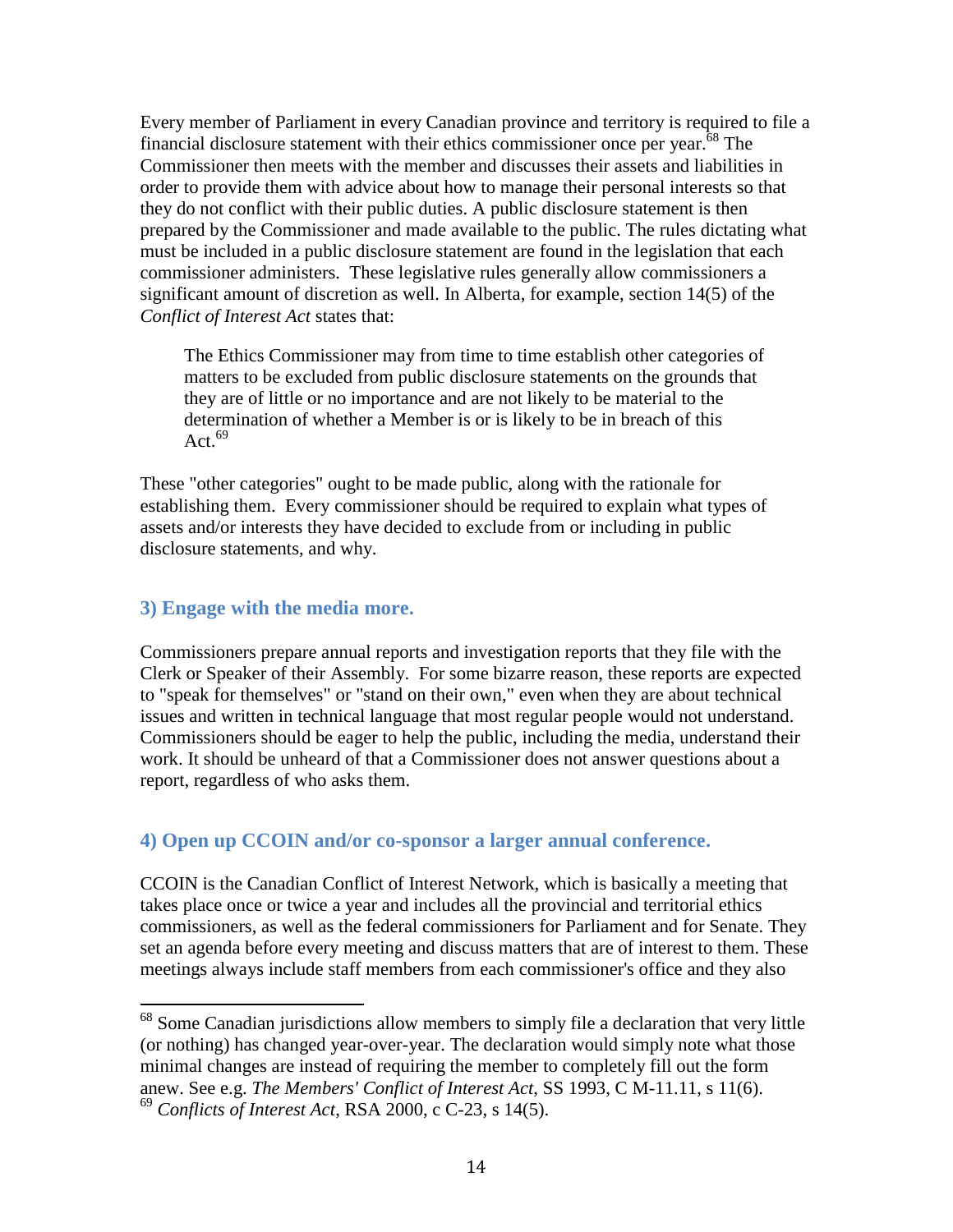often include at least one invited guest from industry or academia. As more municipal ethics/conflict of interest/integrity commissioners are appointed, the community of people interested in government ethics is growing. CCOIN ought to consider hosting a general assembly/conference either before or after their customary meetings in order to help grow the community of interest. This would also allow stronger connections to form between ethics commissioners, academics, industry partners, media, and even members of parliament. This larger meeting could be held on a cost-recovery basis, and CCOIN could still meet in confidence either before or after the larger conference. Ontario's Conflict of Interest Commissioner has a very lean office with very few staff and was able to partner with local academics and other ethics commissioners in 2016 in order to plan an excellent conference that could serve as a model for this proposed idea.<sup>70</sup>

#### **5) Be unafraid to test the limits of their independence.**

Ethics Commissioners are considered to be independent officers of their respective legislatures.<sup>71</sup> Paul Thomas argues that there are five structural features that we must consider when assessing the level of independence of parliamentary agencies, including officers of parliament:

- the nature of the mandate of the agency, including how it is defined initially and how it is updated periodically;
- the provisions respecting the appointment, tenure and removal of the leadership of the agency;
- the processes for deciding budgets and staffing for the agency;
- whether the agency is free to identify issues for study and whether it can compel the production of information; and
- the reporting requirements for the agency and whether its performance is monitored.<sup>72</sup>

It seems clear that most items on this list are very hard for a commissioner to assume any real control over. To be more specific, Commissioners don't set their own mandates, broadly construed. Mandates are set by the governing legislation that is passed by legislators, which also sets out appointment, tenure and removal rules, as well as how budgeting is approved. What commissioners do seem to have the most control over is whether they can identify issues for study. They ought to therefore be using their

 $70$  Ontario, Conflict of Interest Commissioner, ""Building Trust in Government -Publication of Ethics Conference Proceedings" (24 January 2017), online: <http://www.coicommissioner.gov.on.ca/?p=3354>.

<sup>&</sup>lt;sup>71</sup> *Honest Politics, supra* note [2](#page-1-0) at 144 (for a discussion about the fact that Nova Scotia is an exception to this general rule).

<sup>72</sup> Paul G Thomas, "The Past Present and Future of Officers of Parliament" (2003) 46:3 Can Pub Admin 287 at 297.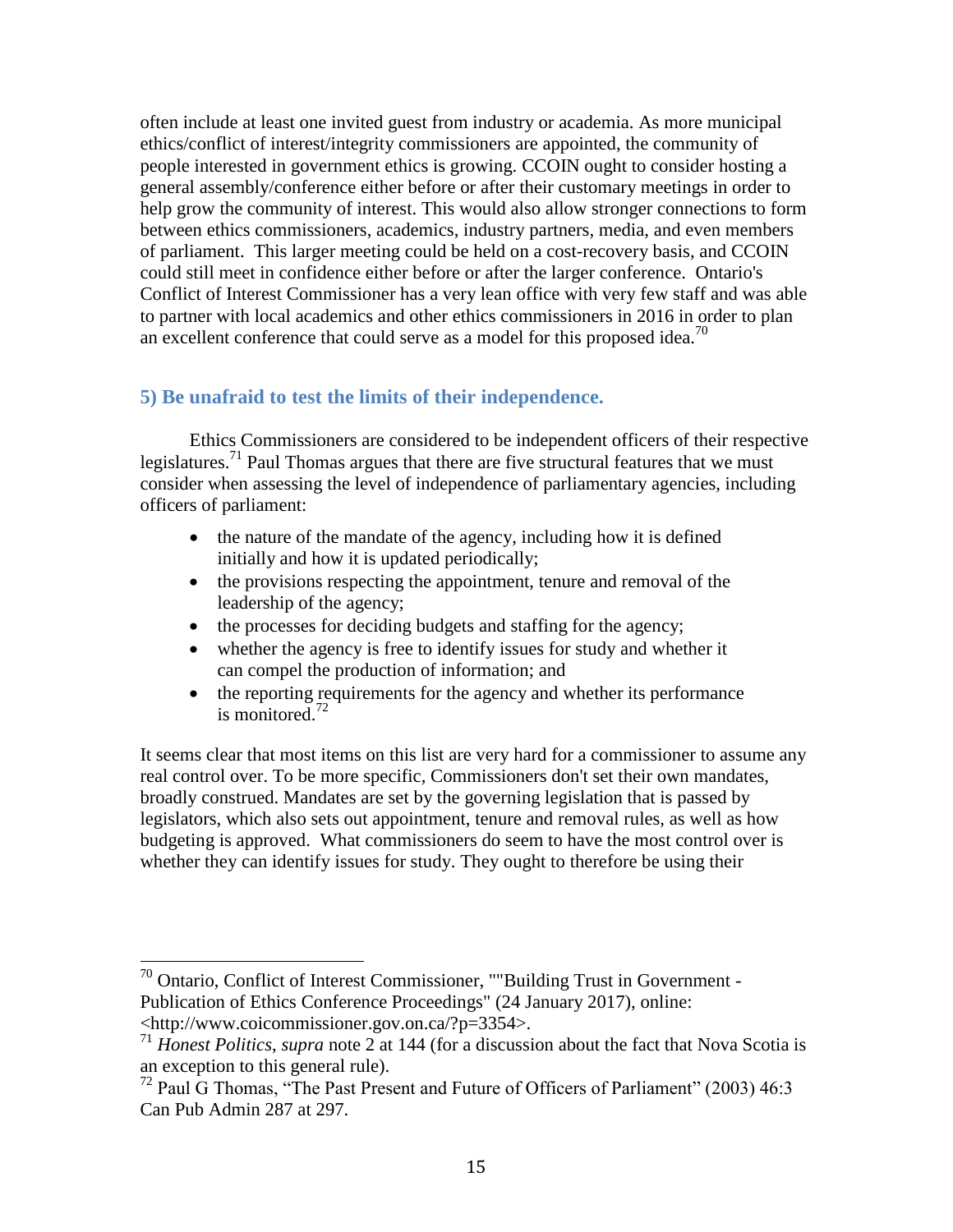independence in this area to more regularly study matters of interest and do things like write op-eds for major newspapers<sup>73</sup> or add further analysis to their regular reports.

Ontario's Commissioner made an important comment in his 2016 report re: The Honourable Bob Chiarelli and the Honourable Charles Sousa when he said:

Given the language in the Act, I do not have the authority to conclude that an apparent conflict of interest is prohibited under the Act. I would encourage the Legislature to review the Act with a view to clarifying whether it should apply to the *appearance* of conflicts of interest.<sup>74</sup>

Commissioner Wake was not fooling anybody with his gentle language asking parliament to clarify whether the *Members' Integrity Act*<sup>75</sup> should apply to apparent conflicts of interest. Having just taken office on February 1, 2016, he was relatively new to the position and was simply making sure to deliver his message in a manner that was more likely to be well received. It is my hope that he, and other ethics commissioners across this country who are asking for changes and getting nowhere, will consider writing opeds, giving talks at academic and industry events,  $^{76}$  writing articles for academic publications, or publishing research reports about topics of interest,  $\frac{1}{2}$  that call attention to their good ideas that parliamentarians have otherwise ignored. Although eliciting outrage would be counter-productive, getting the public interested in an idea by involving them in an informative conversation can be an effective way to get politicians to take notice. If the public is interested then they are probably learning something and will hopefully be willing to engage in discussions about matters of ethics and accountability without having to be provoked to do so.

# **VII. Conclusion**

 $\overline{\phantom{a}}$ 

Outrage is a tool. It is used within the modern media landscape to draw people in and to get them to click on content. It is influential, addictive, and profitable, but it has

<sup>73</sup> See *supra*, note [67](#page-12-0) (for an example of an op-ed written for the Toronto Star by Ontario's Integrity Commissioner, Lynn Morrison).

<sup>74</sup> Ontario, Office of the Integrity Commissioner, *Report of the Honourable J David Wake, Integrity Commissioner Re: The Honourable Bob Chiarelli and the Honourable Charles Sousa* (Toronto: Office of the Integrity Commissioner, 2016) at 1. <sup>75</sup> *MIA*, *supra* note [22.](#page-4-1)

 $76$  See e.g. Office of the Conflict of Interest and Ethics Commissioner, "Presentations to Others", (accessed 22 May 2017), online: <http://ciecccie.parl.gc.ca/EN/

ReportsAndPublications/Presentations/Pages/PresentationstoOthers.aspx> (for a list of transcripts of speeches and presentations that have been given).

<sup>77</sup> See e.g. Office of the Integrity Commissioner, "A Report on a Consultation Into The Role of Ministers' Staff at Queen's Park" (10 March 2015), online: <http://

www.oico.on.ca/docs/default-source/default-document-library/ministers-staffconsultation-report.pdf?sfvrsn=2>.